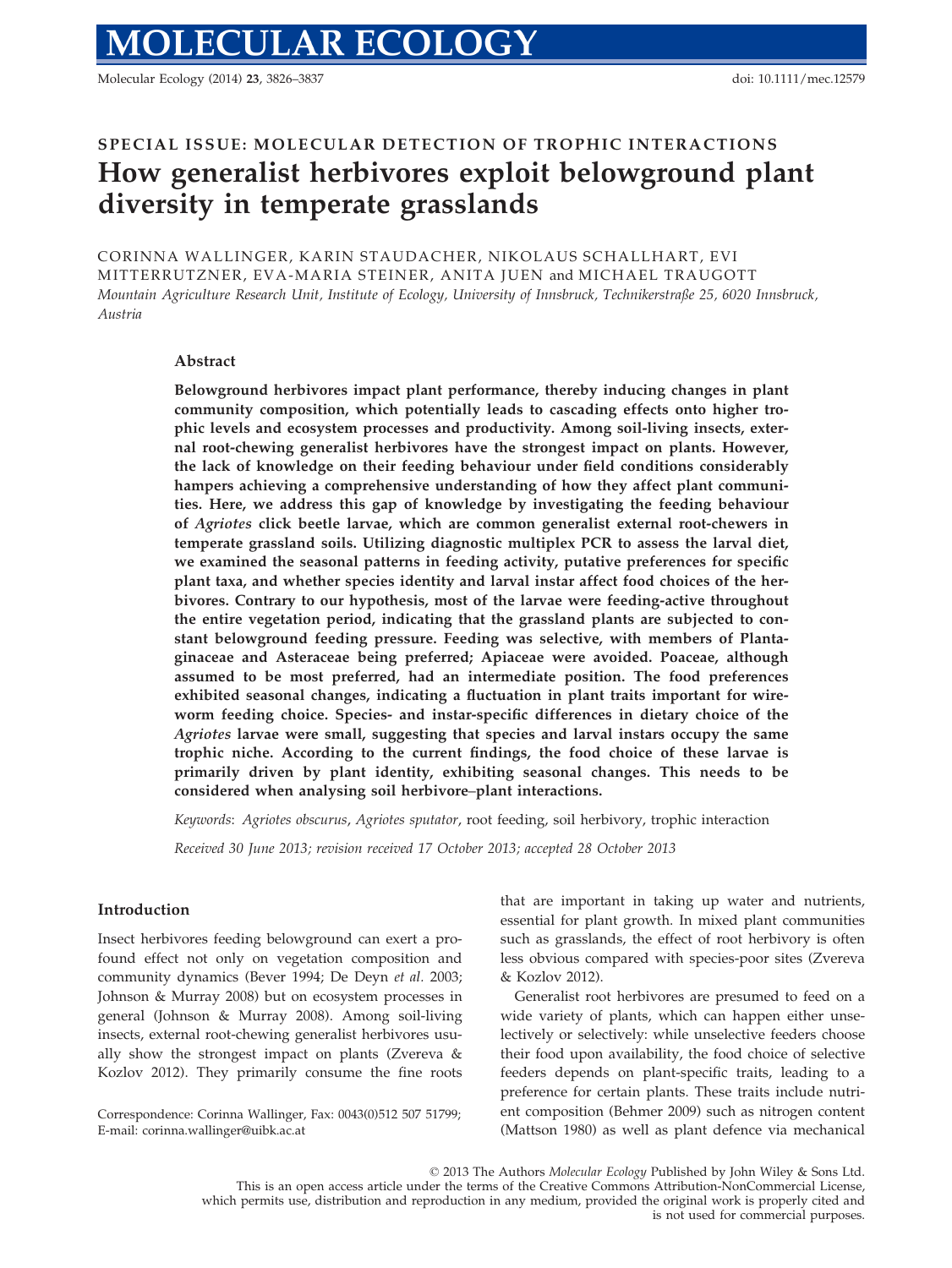and chemical deterrents (Kessler & Baldwin 2002). So far, the focus of studies examining the influence of plant-specific traits on the food choice of generalist herbivores has largely been on aboveground systems (e.g. Bernays & Minkenberg 1997; Behmer 2009; Franzke et al. 2010). For the generalist herbivore, dietary mixing is beneficial to dilute any of these plant secondary compounds and to increase the overall diet-quality by improving the nutrient balance. There is a paucity of studies on belowground herbivory compared with plant-feeding aboveground, mainly due to difficulties in examining what is eaten (Miles 1945; Brown & Gange 1990; Hunter 2001). This is especially true for soil-living arthropods, which consume their food in liquid state, and where identification of semi-digested plant tissue in the intestine is challenging. This lack of knowledge hampers a deeper mechanistic understanding of how the herbivores interact with plant communities (Hiltpold & Turlings 2012). So far, specific insect-plant model systems (e.g. Diabrotica virgifera virgifera and maize) have shown that this interaction is complex, but comparable studies for other belowground herbivores and in natural scenarios are currently missing. Fortunately, recent progress in molecular analysis of herbivory allows unravelling which roots insect herbivores eat and whether they consume specific plants in field situations (Soininen et al. 2009; Valentini et al. 2009; Pompanon et al. 2012). Among these molecular methods, diagnostic multiplex PCR provides a rapid means for identification of ingested plant taxa (Staudacher et al. 2011; Wallinger et al. 2012).

Grasslands occur naturally on almost all continents thus comprising some 26% of total land area and 80% of arable land (Boval & Dixon 2012). In vegetation, they are a mixture of different grass species, legumes and herbs that occupy land continuously for more than 1 year. Temperate grasslands harbour a large and diverse invertebrate fauna and wireworms, the larvae of click-beetle (Elateridae, Coleoptera) are among the dominant belowground macroinvertebrates (Jones & Jones 1984). Within the elaterid family, Agriotes larvae are the most abundant generalist root herbivores, externally chewing on subterranean plant parts. They exhibit a long-lasting development in the soil of up to 5 years (Parker & Howard 2001). Feeding on a wide range of plants including arable crops and vegetables (Hill 1987; Parker & Howard 2001; Traugott et al. 2008) they have significant agricultural importance (Benefer et al. 2012; Staudacher et al. 2013). While Agriotes-induced damage and wireworm-feeding behaviour are well studied in arable fields (e.g. Vernon 2005; Traugott et al. 2008; Schallhart et al. 2012; Staudacher et al. 2013), their feeding behaviour in temperate grasslands, their native habitat, remains fairly unknown. A long-distant detection

of potential attractants or deterrents in the rhizosphere is unlikely, so that Agriotes larvae are presumed to primarily feed on what they find on site (Chaton et al. 2003). Consequently, the larvae are probably to feed on the most abundant plant species in their habitat (Griffiths 1974; Sonnemann et al. 2012), summoning their generalist status. However, recent findings show that – in maize cropping systems – the food choice of Agriotes wireworms is not a simple matter of supply and demand but affected by both plant identity and diversity (Schallhart et al. 2012; Staudacher et al. 2013). Feeding experiments with selected plant species indicate that also among grassland plants, Agriotes wireworms do prefer some species over others (Hemerik et al. 2003; Johnson & Gregory 2006; Wallinger et al. 2013). But such laboratory-derived outcomes suffer compounding limitations when reconciling the observed behaviour under natural conditions.

In the present study, we remedy this situation by examining the feeding behaviour of Agriotes larvae under field conditions. We aimed to validate their putative generalist status in temperate grasslands and tested the following five hypotheses applying diagnostic multiplex PCR: (i) Agriotes wireworms have two feedingactive phases, one in spring and one in late summer, as suggested by earlier work of Parker & Howard (2001); (ii) Grasses are the most preferred food source because they are representing the dominant plant group in temperate grassland habitats and Agriotes larvae should have co-evolutionary adapted to this food source; (iii) Preference for specific plant species changes during the season; (iv) Agriotes species differ in their dietary preferences occupying separate trophic niches; and (v) early-instar larvae feed on different plant species than late-instar larvae due to different dietary requirements.

## Materials and methods

## Species and sampling design

For the assessment of the dietary choice during the season (full-season data set), two perennial grasslands were selected in the valley of the river Inn (Tyrol, Austria): grassland 1 (611 m a.s.l.; N 47.306305°; E 11.106283°; WGS 84) and grassland 2 (539 m a.s.l.; N 47.31245°; E 11.6450917°; WGS 84). In 2008, twenty parcels  $(10 \times 10 \text{ m})$ ; 10 parcels in a row, two rows per grassland) were established per site. Within each parcel, six plots of 1 m² each were set up, leaving a buffer zone of 1 m around them. At the first sampling date, the plant cover and abundance of each plant species was estimated on the first of these six plots per parcel according to the method of (Braun-Blanquet 1964) using the 9-degree scale of scale of Wilmanns (1993).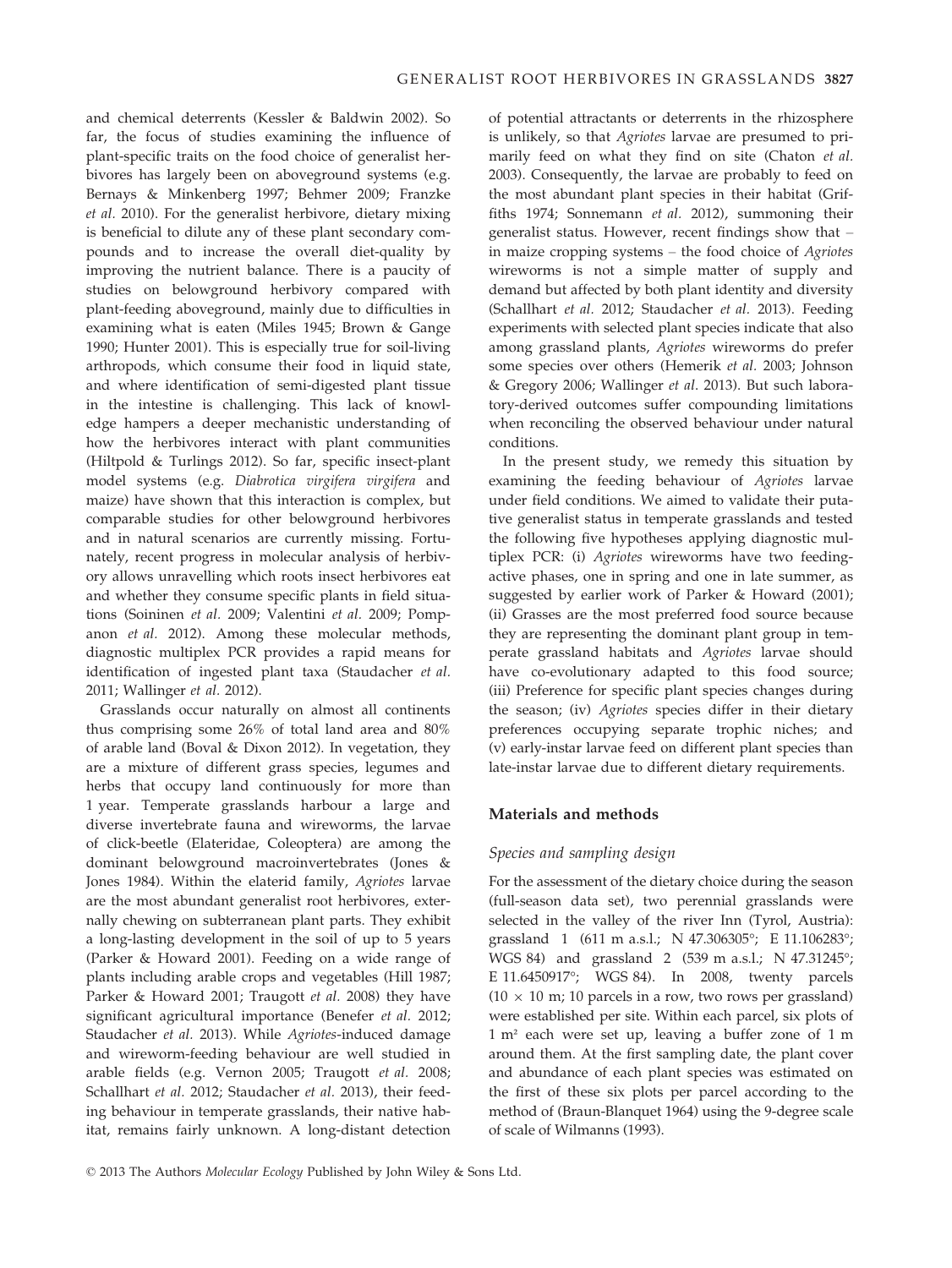Four soil cores (20 cm in diameter, ~15 cm in depth) centred within the 1-m² plot (Fig. 1), leaving a buffer zone of 20 cm around them were taken. Agriotes wireworms were hand-collected, individually placed in 1.5-ml reaction tubes and freeze-killed at  $-28$  °C on the very same day. According to the catching results on this initial sampling, those ten parcels of the twenty harbouring the highest numbers of wireworms, were selected for further sampling in the following months. In doing so, we were able to maximize the numbers of larvae for the analysis because they are known to be patchily distributed in the field. At each of the monthly sampling dates, for each of the ten selected parcels, both, the estimation of plant cover and the wirewormsampling took place on a consecutive plot of the remaining five plots. At the end of May (grassland 1) and beginning of June (grassland 2), data loggers Tinytag Ultra 2 (Gemini data loggers, West Sussex, UK) were installed to measure soil temperature and moisture during the study period in 2008. Time between sampling varied due to weather conditions and mowing events; sampling took place on 28 April–15 May, 26 May–10 June, 26 June–2 July, 30 July–1 August, 2–4 September, and 1–6 October 2008.

For the summer data set, four regions were selected throughout Tyrol, where vegetation was recorded and wireworms were sampled in June and July 2009 on 21 1-m²-plots as described previously.

Food supply was derived from aboveground plant cover, because it is difficult to obtain species-specific measurements of root biomass in the field. The lack of information on belowground plant distributions is due to major experimental difficulties. They originate from the fact that roots are so intermingled in the soil and cannot be easily traced back to an individual plant of known identity (Mommer et al. 2008). As a result, there is little comprehensive information on the distribution of root systems among coexisting species and grasslands possess large numbers of species with morphologically

8  $10<sub>m</sub>$ 5 iii ji lπ  $10<sub>m</sub>$ B  $\overline{1}$  $\overline{2}$ vi Field  $\mathsf{C}$  $\Box$ Plot Parcel

indistinguishable roots (Frank et al. 2010). But the target plants within this study exhibit a medium degree of root penetration in the soil, and they are comparable in their root formation (Kutschera & Lichtenegger 1992), at least in the 0–15 cm soil layer. This is where 70% of the total root biomass and the feeding-active wireworms are situated.

# DNA extraction

All reaction tubes containing frozen Agriotes wireworms were checked for regurgitates; if present, the wireworms were transferred to fresh tubes, so that regurgitates and wireworms could be DNA extracted and screened separately. As regurgitates are much smaller samples than whole wireworms and because they are probably to contain mainly food DNA and only few consumer DNA (Waldner & Traugott 2012), each regurgitate was immediately dissolved in extraction buffer and incubated for 2 h at 58 °C.

Larval stage of wireworms was assessed. To prevent the amplification of plant material potentially sticking on the wireworms' surface, each larva was washed in 1 mL of 1–1.5% sodium hypochlorite solution (Sigma-Aldrich, St. Louis, USA) for 30 s and then rinsed twice with molecular-grade water and then they were DNA extracted as a whole, including any plant DNA present within their guts, following a CTAB-based protocol (for details see: Wallinger et al. 2013).

All extractions were conducted in a pre-PCR laboratory using a UV-equipped laminar flow hood. Extraction negative controls were included in each batch of wireworms to check for cross-contamination of samples.

#### PCR and visualization of PCR products

The wireworm and regurgitate samples were screened for ingested plant DNA employing a two-step approach: first, they were tested with the PCR assay described

> Fig. 1 Sampling design at the two grassland sites in 2008. Of twenty parcels, sampled on the first day, those 10 providing the highest numbers of Agriotes larvae were selected for further sampling. Within each parcel, six plots ( $\lambda$  1 m<sup>2</sup>: i–vi) were established and successively sampled from May–October 2013: After recording of the vegetation, four soil cores (A–D) were taken per plot to collect larvae.

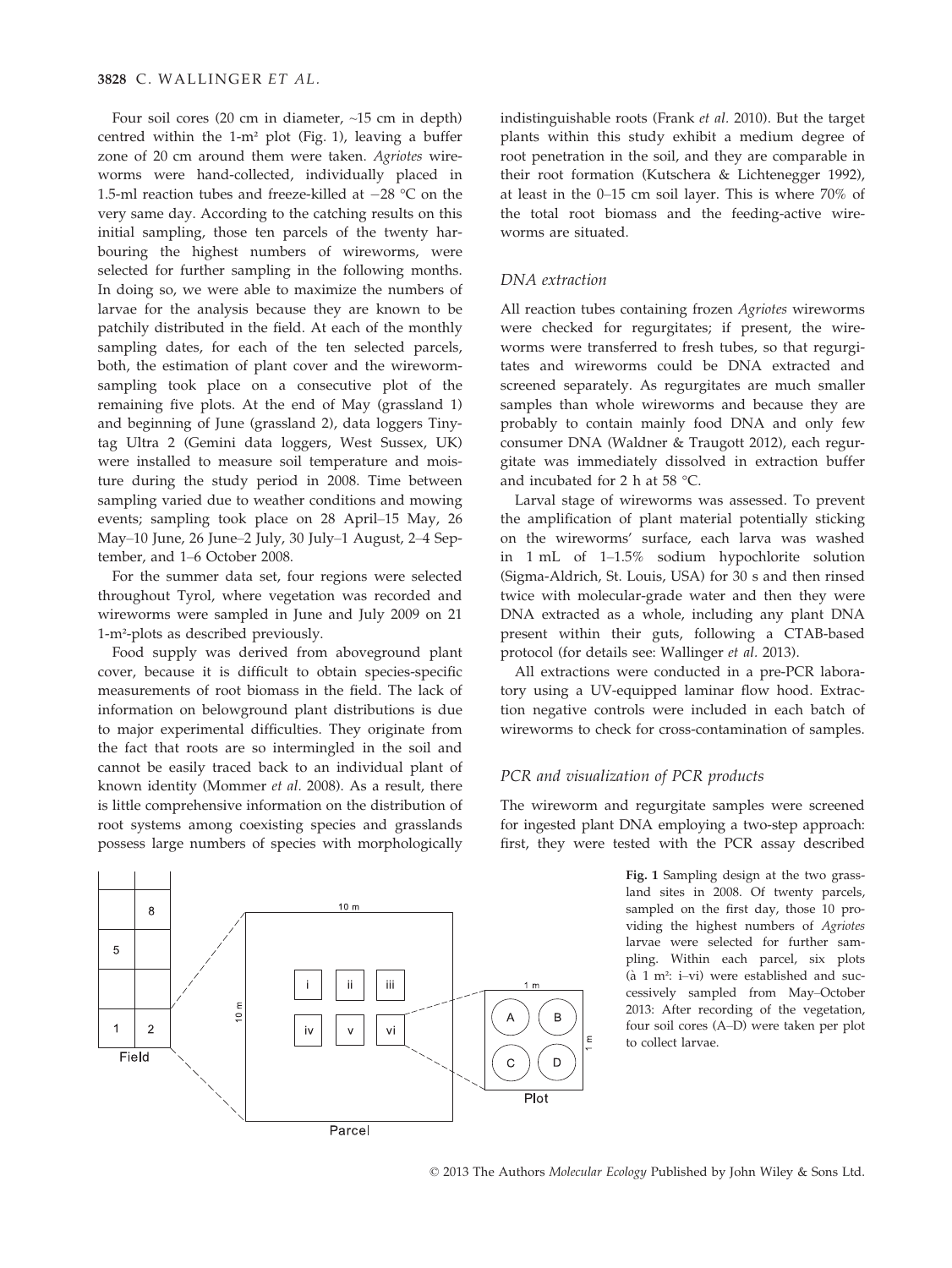in Wallinger et al. (2013) using general plant primers targeting the trnL region in cpDNA to check whether any plant DNA was detectable in the insects at all. This assay results in amplicons of similar length (120– 123 bp) in all plants that equals their chance to be detected in the guts of the wireworms. Several positive (highly diluted target plant DNA) and negative controls (PCR-grade water instead of DNA) were run within each PCR to check for amplification success and DNA carry-over contamination, respectively. Samples which did not amplify in the first run were re-tested to account for the low numbers of target DNA. In a second step, in all wireworm/regurgitate samples that tested positive with the general plant primers, the ingested plant DNA was identified by applying specific PCR assays described by Wallinger et al. (2013): a multiplex PCR (multiplex 'TAT') targeting DNA of Taraxacum officinale, Achillea millefolium and two Trifolium–species (T. pratense and T. repens), as well as three different singleplex PCR assays targeting DNA of the Poaceae, Apiaceae and the genus Plantago, respectively. We stood aback from combining all seven plant targets within a single multiplex PCR in this step, to keep the difference in amplicon length as short as possible (100 bp as a maximum). Moreover, with a maximum length of 220 bp, the specific amplicons are well below the 300 bp recommended for molecular gut content analysis (King et al. 2008). The targeted plants represent the most abundant plants in the studied grasslands. Again, samples that did not amplify in a first run were re-tested in a second PCR. PCR products were visualized on a QIAXCEL System (Qiagen) with the AL320 separation protocol and scored using BIOCALCULA-TOR FAST Analysis Software version 3.0 (Qiagen). All samples with signals exceeding 0.1 relative fluorescent units were deemed to be positive. For further analysis, the PCR results of wireworms and their corresponding regurgitates were combined, that is, individuals were counted positive if at least one of the samples (larva or regurgitate) was positive for a specific target plant.

## Data analysis

Vegetation data were analysed by correspondence analyses (CA) with Canoco 4.5 (Ter Braak 1991), and plant associations were characterized if possible. The nomenclature of plant associations follows Mucina et al. (1993).

For the Agriotes wireworms, the mean number of different food types detected per individual analysed was calculated. The proportion of Agriotes larvae testing positive for a target plant was compared between plants on the basis of 95% tilting confidence intervals (TCI) derived from 9999 bootstrap resamples (Spotfire S + 8.1 for Windows, TIBCO Spotfire, Somerville, USA). Following a conservative interpretation, nonoverlapping TCI were interpreted as significant difference.

To estimate selective feeding of the Agriotes wireworms the Manly's alpha preference index for a constant prey population was calculated for each target plant (Manly 1994). This index is linking the DNA detection rate (proportion of positive individuals) with plant food supply. An index value above or below the '1/m-threshold' (here 0.14; m, number of available plant species) indicates a preference or avoidance, respectively. If the value is above 1/m, it indicates that the plant species is consumed disproportionately high and thus is preferred; if it is below 1/m, then the plant species is avoided. Note, however, that the values for the preference indices are normalized, meaning that their sum is constant ( $\Sigma = 1$ ). As a result, if one plant species is preferred, another one has to be avoided.

## Results

## Characterization of the grasslands

The two grasslands repetitively sampled for the fullseason data set were classified as Poa-Trisetum Knapp ex Oberdorfer 1957 (grassland 1) and Poa pratensis-Lolietum perennis Gams 1927 (grassland 2). These two plant communities are both part of the fertilized grasslands and pastures (Mucina et al. 1993). Apart from the eponymous indicator species Poa pratensis, Lolium perenne, and Trisetum favescens (all Poaceae), the grass Dactylis glomerata and the herbs Taraxacum officinale, Achillea millefolium (Asteraceae), Trifolium repens, T. pratense (Fabaceae) and Plantago lanceolata (Plantaginaceae) were highly abundant. The same held true for members of the plant family Apiaceae, that is, Carum carvi, Pimpinella mayor, Herarcleum sphondylium and Anthriscus sylvestris. The species number per plot was between 13 and 17 and the mean plant cover  $90\%$  ( $\pm$ 13.2 SD). While the grasses exhibited a mean cover of 62%  $(\pm 18.7$  SD), herbal plant species made up for 28%  $(\pm 15.1$  SD) on average. The two plant communities outlined in the classification above are separating in a correspondence analysis (CA; Fig. S1, Supporting information).

The species composition in the grasslands of the summer data set was similar to those of the full-season data set, which was also reflected in the same plant species numbers. Mean plant cover was  $93\%$  ( $\pm 10.5$  SD), with 51% ( $\pm$ 18.9 SD) for grasses and 41% ( $\pm$ 18.7 SD) for herbs. However, the different grasslands sampled could not be separated in a CA, where they were evenly distributed in the ordination space (data not shown),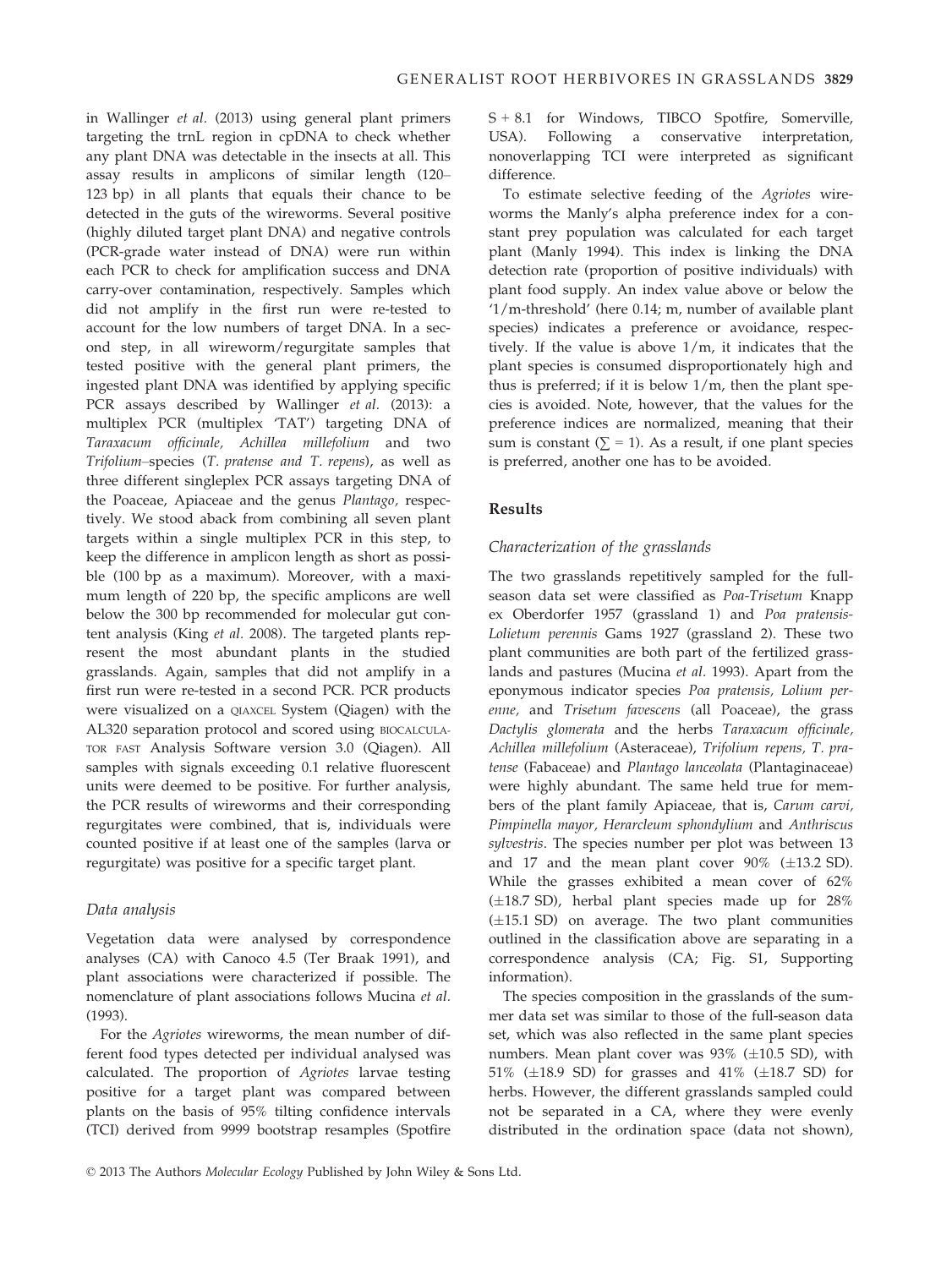indicating that the sites were similar in their plant species composition.

#### Feeding activity of wireworms during the season

Between one and all seven target plants were detected within a single wireworm and the feeding intensity was 2.2 ( $\pm$ 1.4 SE) target-plant detections per individual on average. For the assessment of the feeding activity, detection rates of plant DNA in wireworms collected in both grasslands were combined (Fig. 2). Over the season, mean DNA detection rates ranged between 40% and 80%. The Agriotes population was feeding-active in large parts throughout the entire vegetation period with a slight decrease in mid-summer. In that period of time, soil temperature increased significantly from 16 °C to above 20 °C, while it decreased towards temperatures around 12 °C at the end of the season in early October. Relative soil humidity remained almost constant across the vegetation period.

#### Feeding preferences of wireworms and seasonal changes

Regarding all wireworms collected, Plantago lanceolata, which was the only Plantago species present in the investigated fields, was the most frequently detected plant taxon of the seven specific plant targets (mean detection rate combining both data sets  $= 18.5\%$ ). The mean detection rates of T. repens (4.3%) and the Apiaceae (6.2%), on the contrary, were significantly lower than those of all other target plants, except for T. pratense (9.6%), which had an intermediate position.

In general, detection rates for specific plants were higher in the wireworms sampled for the full-season data set than in the one of the summer data set only (Fig. 3a). The detection rates for specific plants within the gut content of the *Agriotes* larvae were significantly different between some taxa in the two data sets: while P. lanceolata (24.6%) and A. millefolium (20.5%) were the most frequently detected target plants in wireworms

> Fig. 2 (a) Soil temperature and relative humidity (mean  $\pm$  SD) recorded during the study period in 2008 in grassland 1 and 2. (b) Seasonal feeding activity of the Agriotes larvae in plots of grassland 1 and 2 represented by plant DNA detection rate ( $\pm 95\%$  TCI). The different letters are standing for significant differences. Wireworm numbers per date are put beside the symbols.



© 2013 The Authors Molecular Ecology Published by John Wiley & Sons Ltd.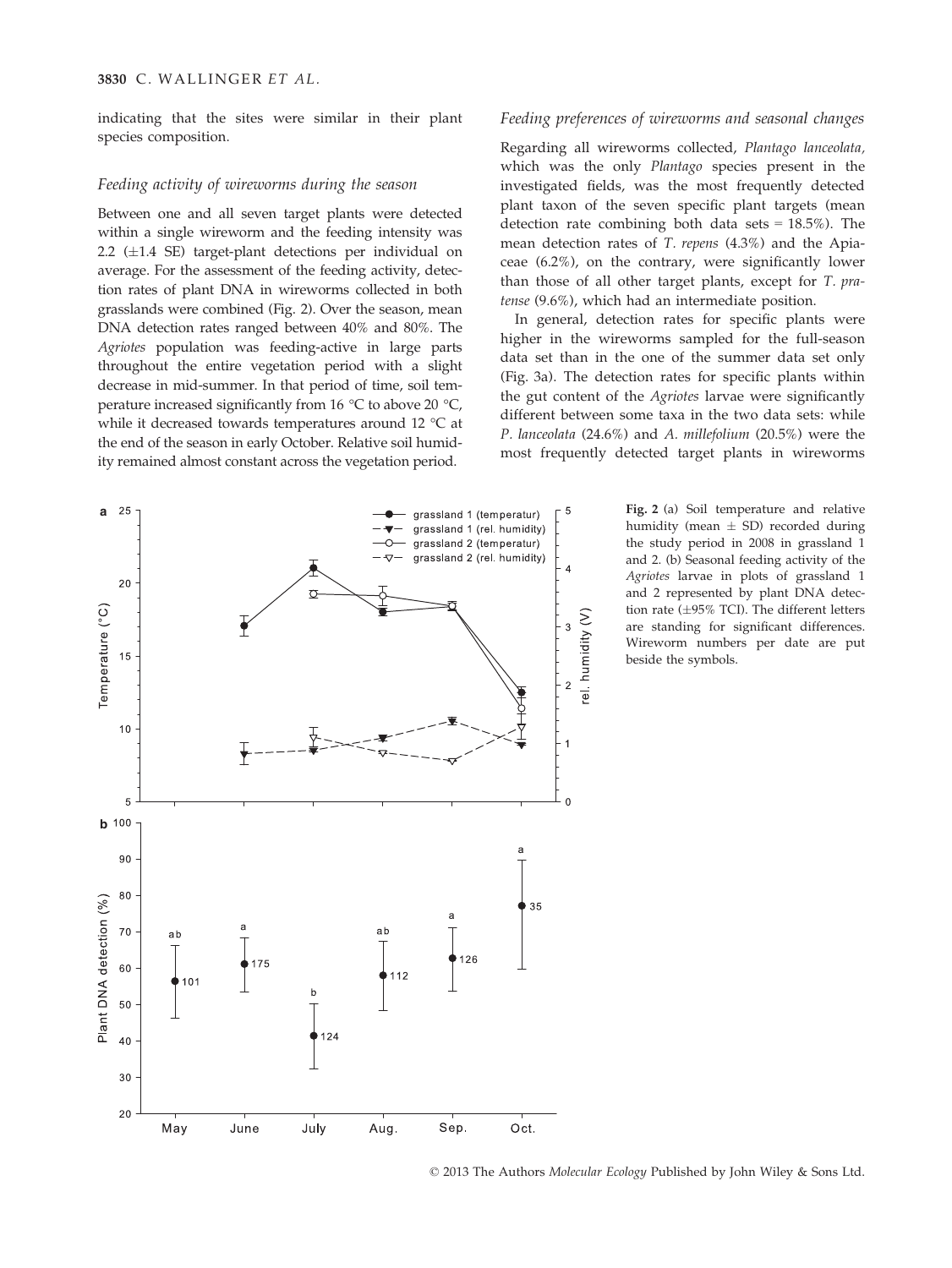

Fig. 3 (a) DNA Detection rates  $(\pm 95\%$ TCI) of the seven target plants in the Agriotes wireworms separately for the two data sets (full-season, 2008 and summer, 2009). (b) Manly's alpha preference indices (mean  $\pm$  SE) for the seven targeted plant taxa consumed by Agriotes larvae in grassland plots in the two data sets. The dashed line displays the 1/m threshold, where m is the number of available plant species; values exceeding this threshold indicate preference, those below it avoidance for the respective plant species. Total number of individuals in full-season data set was  $n = 386$ , in the summer data set  $n = 241$ .

collected during the full-season, in the summer data set detection rates for P. lanceolata were significantly higher than all other targeted plant taxa. In the summer-caught wireworms, T. officinale (15.8%) and Poa sp. (13.3%) exhibited the highest detection rates, albeit being not significantly different from the rest of the plant targets. Generally, the Apiaceae and T. repens were only rarely detected; the detection rates of the Apiaceae were significantly lower in summer-caught than in wireworms collected over the full-season.

Taking the on-site food supply (i.e. plant abundance) into account, the most frequently detected plant taxa in general exhibited disproportional high preference indices (Fig. 3b). P. lanceolata and A. millefolium were the preferred plant species when the full-season was considered, whereas the Poaceae, the Apiaceae and the two Trifolium species were avoided. In the summercaught wireworms, P. lanceolata, T. officinale, Poaceae and T. pratense were preferred while again, the Apiaceae and both Trifolium species were avoided.

The preference of the Agriotes larvae for specific plant taxa changed over the season (full-season data set only; Fig. 4): P. lanceolata was preferred throughout the investigated period in both grassland sites, except for one sampling date in August in grassland 1. Taraxacum officinale and A. millefolium were preferred most of the time, whereas for T. repens and T. pratense the opposite was true. Poaceae, albeit highly abundant, were preferred at a few dates only, in grassland 1 (May–July and October) and Apiaceae were not liked at all. When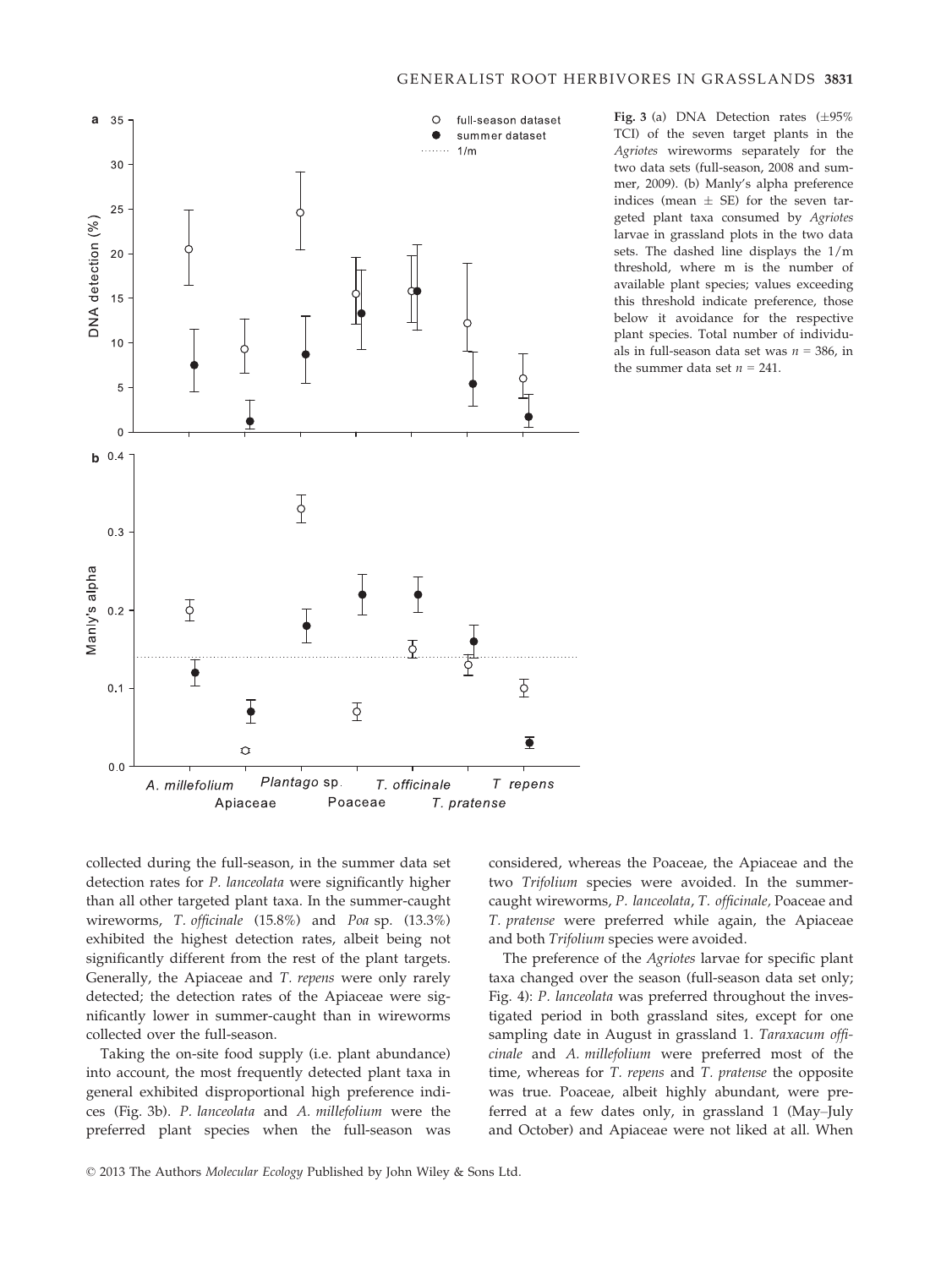

Fig. 4 Manly's alpha preference indices (mean  $\pm$  SE) for the seven target plants index (mean  $\pm$  SE) consumed by *Agriotes* larvae on the six different sampling dates over the season in grassland 1 (a) and 2 (b) in 2008. The dashed line displays the 1/m threshold, Where m is the number of available plant species; values exceeding this threshold indicate preference, those below it avoidance for the respective plant species.

comparing the general pattern of specific preferences on the targeted plant taxa between the two grasslands, there was more alternation in the dietary choice of wireworms in grassland 1 so that in the end all target plants but the Apiaceae were preferred at least at one date. In grassland 2, the preference pattern was more uniformly with a preference for P. lanceolata during the entire season and an avoidance of the Poaceae and Apiaceae.

# Species- and instar-specific differences in plant food choices

The feeding intensity was similar in the two Agriotes species investigated here: on average, Agriotes obscurus and Agriotes sputator exhibited 2.2  $(\pm 1.4$  SE) and 2.1  $(\pm 1.5 \text{ SE})$  target plant detections per individual, respectively. Likewise, the preferences for the different plant targets were largely the same (Fig. 5a), with the exception of the Poaceae, which were preferred by A. sputator and avoided by A. obscurus.

The feeding intensity was  $2.3$  ( $\pm 1.4$  SE) target plant detections in early-instar wireworms (<4th instar) and 2.1  $(\pm 1.5 \text{ SE})$  detections in late-instar ones (4th–7th instar). Both groups of larvae significantly preferred P. lanceolata and A. millefolium over all other plants and avoided the Apiaceae and the two Trifolium species (Fig. 4b). Their feeding preference was controversial for T. officinale, which was avoided by the late-instar wireworms.

#### Discussion

Contrastingly to our first hypothesis, the Agriotes larvae did not exhibit two main feeding-active phases during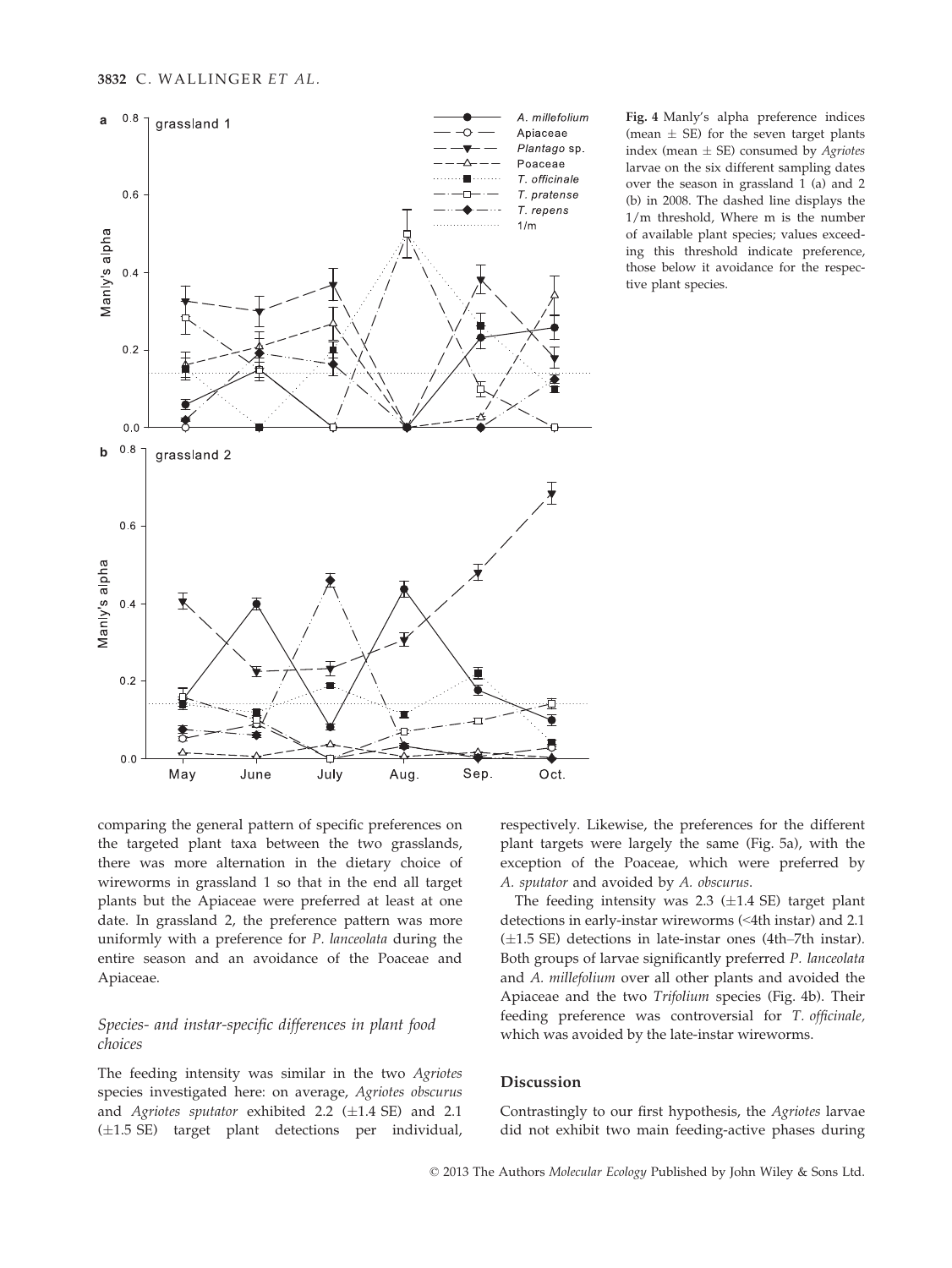

Fig. 5 (a) Overall Manly's alpha preference indices (mean  $\pm$  standard error) for the seven targeted plant taxa consumed by Agriotes sputator and Agriotes obscurus larvae in grassland plots. The dashed line displays the  $1/m$  threshold above which preference is indicated. (b) Manly's alpha preference indices (mean  $\pm$  standard error) for the seven target plants separately for early- (<4th instar) and lateinstar (4th–7th instar) Agriotes larvae.

the season as suggested earlier (Parker & Howard 2001), but they were feeding-active during the entire season. Still, when the soil temperatures were highest, the proportion of feeding-active larvae was lowest, indicating that Agriotes larvae decrease their feeding activity when temperatures increase above a certain level.

The current results indicate that Agriotes larvae are selective feeders and that they mix different plant species occurring in temperate grasslands in their diet. Due to their long-lasting larval development, Agriotes wireworms often have to cope with an altered spectrum of food plants, where a generalistic feeding behaviour is advantageous for survival. Our findings support this hypothesis, but they also emphasize that there is active food plant selection when there is a choice. While some

plants, such as the Apiaceae, were avoided by the Agriotes wireworms, others were preferred (i.e. Plantago lanceolata). Contrary to our expectations, the grasses (Poaceae) did not represent the preferred food source of the larvae despite their abundance. Preferences for particular food plants have been shown also in other generalist – mainly aboveground feeding – herbivorous insects, including lepidopterans, hemipterans and grasshoppers (e.g. Bernays & Minkenberg 1997; Singer et al. 2004; Franzke et al. 2010). In cafeteria experiments, Agriotes wireworms exhibited preferences towards some plants (e.g. wheat and onions), while others (mustard, cabbage, French marigold, clover and flax) were less frequently attacked (Griffiths 1974; Hemerik et al. 2003). Hemerik et al. (2003) indicate a preference of A. obscurus for plant species typical for nutrient-rich grasslands,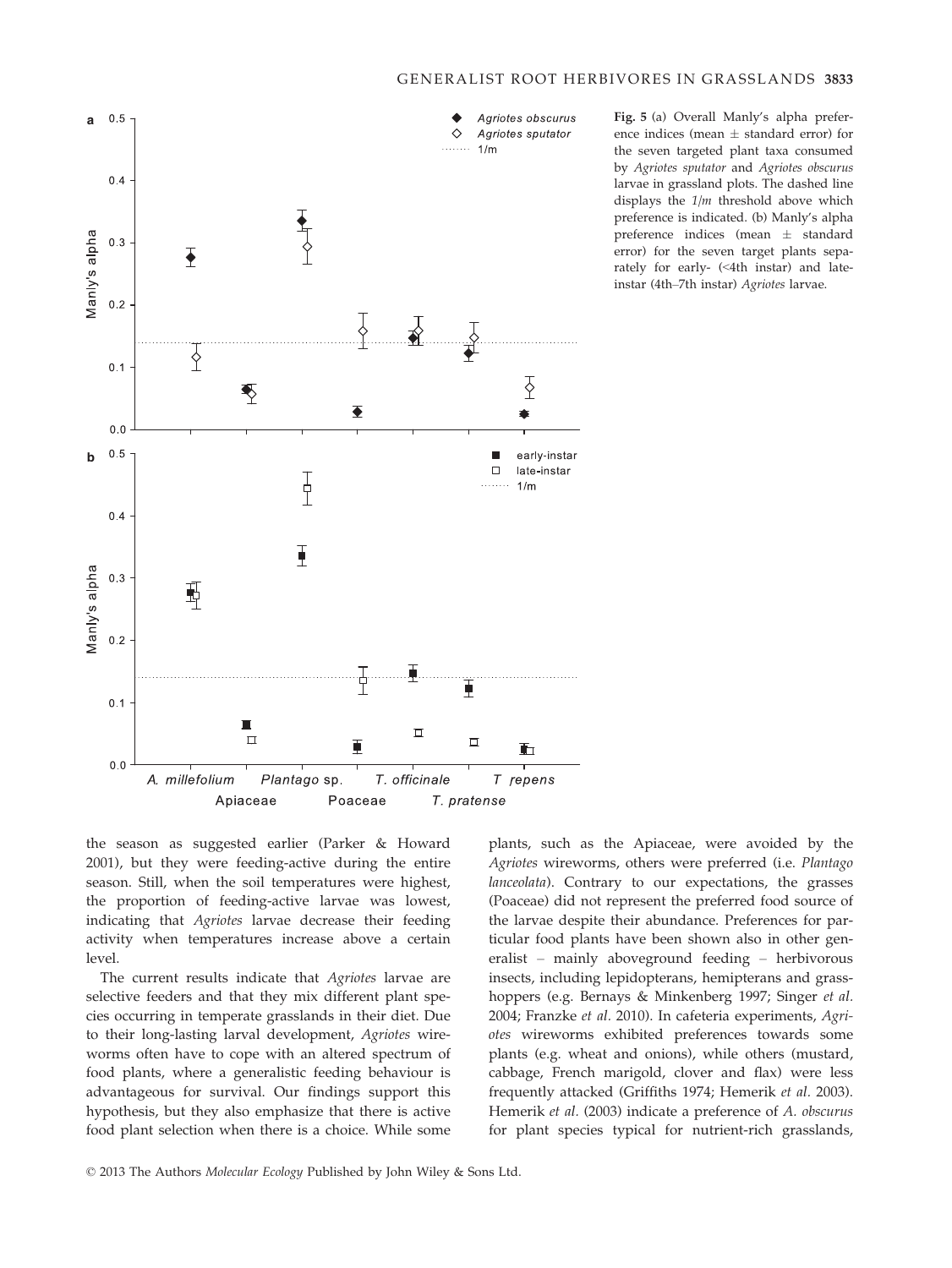which may constitute a better food source for these insects than plants from nutrient-poor ones.

Active selection can counteract putative quality deficiencies of particular food plants (Franzke et al. 2010) and dilute potential phytochemical toxins. In A. lineatus larvae, for example, survival rates ranged between 3% and 50% when fed on different host plants (Kabanov 1975). Diet-mixing is especially important when relevant differences exist in nutrient composition or toxin content among plants. Wild plant populations are usually characterized by high intra-specific variation in most traits (Karban 1992), which in turn can be crucial for the development of herbivorous insects (Mody et al. 2007). Apart from enhancing their growth performance – the physiological efficiency hypothesis (Jeffries & Lawton 1984), insect herbivores may eat a mixture of plant species to enhance resistance against their consumers by incorporating plant toxins (enemy-free space hypothesis), which was observed in lepidopteran larvae (Singer et al. 2004). The latter may not apply for Agriotes wireworms, because the species composition of plants occurring in temperate grasslands exhibit rather low concentrations in deterrent or toxic compounds (Barbosa 1993).

The Agriotes larval feeding behaviour appears to be mediated by short distance mechanisms involving dietary preference. When wireworms reach the roots, contact chemosensory cues act as either 'phagostimulants' (most of the compounds being sugars) or feeding 'deterrents' (notably phenolic compounds) (Johnson & Gregory 2006). Carbon dioxide is one of the potential attractants towards they may orientate (Doane et al. 1975; Chaton et al. 2003), but its role in belowground systems is equivocal (Johnson & Gregory 2006). Apart from  $CO<sub>2</sub>$ , roots are known to exude a range of other chemicals in the rhizosphere which attract or repel subterranean herbivores (Johnson & Nielsen 2012). Among these, sugars are reported to enable Agriotes wireworms to locate host-plants (Morgan & Crumb 1928; Thorpe et al. 1947; Olsson & Jonasson 1995; Bagheri & Nematollahi 2007). And finally, secondary-plant constituents are playing an indisputable role for selective root-feeders in mixed plant communities. They have even been regarded as one of the driving forces in macro-evolution (Gottlieb 1983) and may also represent the trigger for the larval food choice observed in the present study. The preference for P. lanceoloata observed in this study is in accordance with results of earlier feeding experiments (Wallinger et al. 2013). It may be rooted in its high content of sugar alcohols sorbitol, which acts as its major osmotic regulator in contrast to, for example, grasses where the amino acid proline performs this role. Sorbitol has 60–70% the sweetness of sucrose and at the high levels present in P. lanceoloata has the potential to

enhance palatability (Stewart 1996). Contrastingly, the low acceptability of T. repens may be ascribed to its cyanogenic glycoside contents, because the release of cyanide is known to be repellent for herbivores (Mølgaard 1986). The coumarins and essential oils present in the plant family of the Apiaceae seem to serve similarly deterrent. The inconsistency in the acceptance of the two Asteraceae Taraxacum officinale and Achillea millefolium between the two data sets and during the season may be explained by the fact that secondary-plant compounds (i.e. bitter principles and terpenes) show qualitative and quantitative variation among and within plant populations and even individuals. The latter two species were most frequently detected in feeding experiments, where only young plants had been used as food sources for wireworms (Wallinger et al. 2013).

The overall seasonal variation in the food preference of wireworms for specific plant taxa may be due to a lower concentration of herbivore-repellent secondary compounds in spring (Oates et al. 1977). A variation in secondary-plant compounds can affect the defence of plants to attacks by herbivores and conversely determine their selection for specific plants as food at a specific time point (Hiltpold & Turlings 2012). Moreover, plant-specific seasonal changes in root texture and size may have contributed to the observed feeding patterns and explain the discrepancy between the two data sets for specific plant taxa. To clarify this temporal relationships an examination of the variation in concentration of the specific secondary-plant constituents is a subject of further investigation.

Comparing the DNA detection rates with the Manly's alpha preference indices shows how important it is to include the food supply into the analysis for dietary preference of a given herbivore. Albeit exhibiting a comparable overall pattern, they differed greatly concerning some of the seven plant targets in detail. For instance, the DNA-detection rates of the Poaceae were rather high and almost similar in both data sets (fullseason and summer data set). When looking at the Manly's alpha indices, however, there was a contrasting pattern, with some preference for the grasses in the full-season data set and avoidance in the summer data set. An interpretation of food preferences in Agriotes wireworms based on DNA detection rates alone would have led to a misinterpretation to some extent.

The sensitivity of the plant taxon-specific primers proved to be similar, which was also true when a high amount of Agriotes DNA was present (Wallinger et al. 2012), thus ensuring balanced amplification of plant DNA present in the guts. Still other factors could have affected postfeeding detection, such as that shorter amplicons may survive the digestive breakdown better than longer ones (Deagle et al. 2006). To minimize the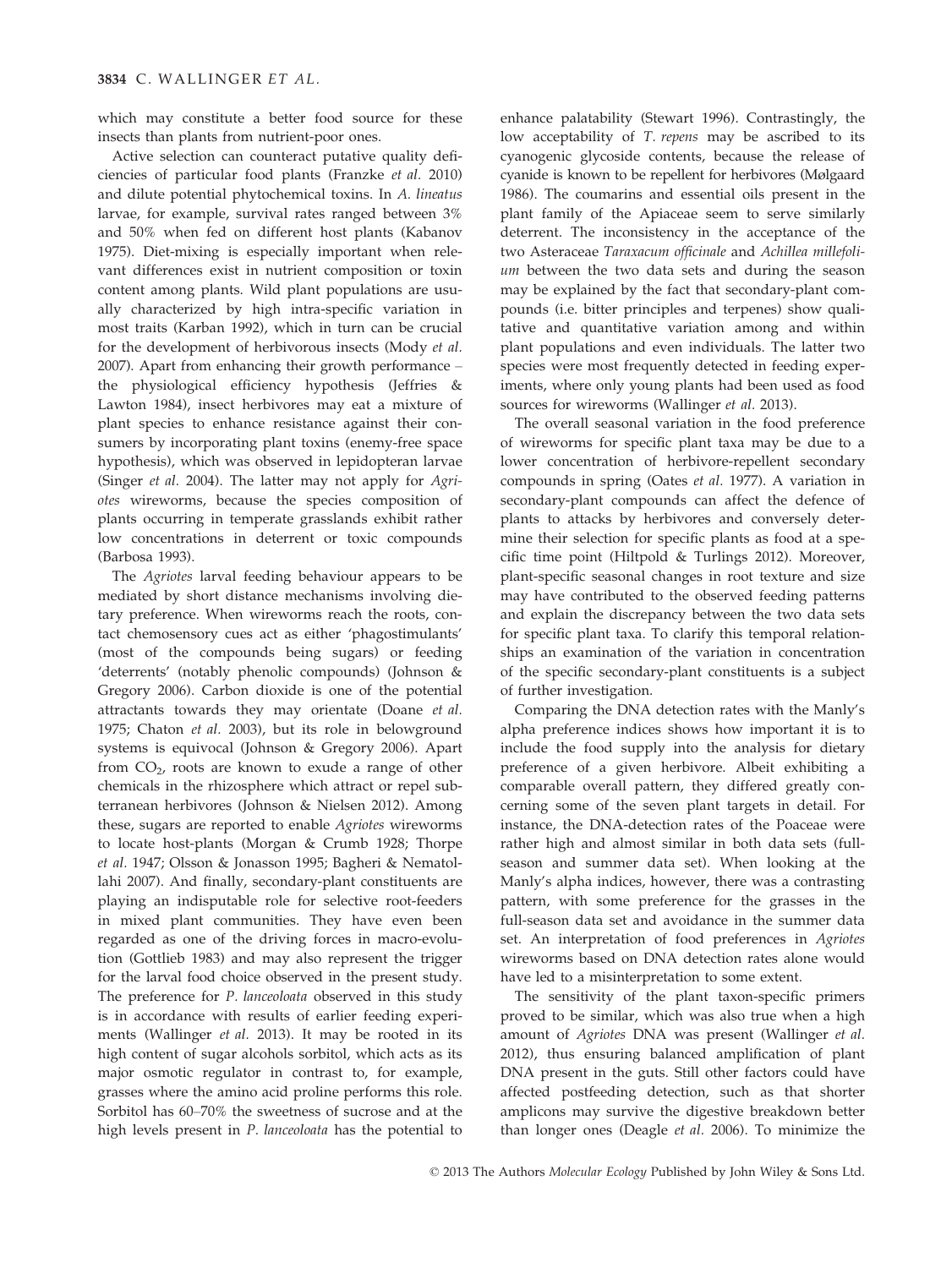risk of this potential bias, we kept the difference in amplicon length as small as possible (max 100 bp). Moreover, we employed a two-step approach for the screening. In this standardized procedure, amplicon identity is probably to play a minor role because all samples had to pass the first filtering step with the same chances for every ingested plant to be detected. Apart from amplicon identity, the detectability between the targeted plant taxa may have differed due to plantspecific traits. For example, the density of chloroplasts and accordingly the cpDNA content in the root cells can vary among the different plant taxa, influencing the detection of DNA sequences located in the trnF-trnL region (the target region of the specific primers). However, similar to mitochondria, the number of plastids and cpDNA concentrations is known to be highly variable within and between tissues and can even change during cell growth and development (Cattolico 1978). This high intraspecific and development-specific variation may exceed potential plant-specific differences, a fact that is also indicated by the outcomes of earlier feeding experiments with Agriotes larvae (Wallinger et al. 2013), resulting in similar DNA detection rates for all but one plant species. Besides, digestibility of ingested tissues may also vary between the investigated plants. For example, grass grubs (Coleoptera: Scarabaeidae) more extensively digested T. repens-roots, with formation of partially digested xylem vessels, whereas those of ryegrass (Lolium perenne) appeared to undergo very little digestive breakdown (Bauchop & Clarke 1977). In the current study, a faster digestion of roots from T. repens could have contributed to the low overall detection rates of this plant. Digestion rates may be even different for the same plant species/group, for example, when comparing older roots to younger ones. Preceding feeding experiments, where four different Agriotes species were fed with the plants targeted in this study (Wallinger et al. 2013), indicate similar digestive breakdown of DNA in all but one species (A. millefolium). Moreover, plant DNA detection success was independent of digestion time for all plants for up to 72 h, except for wireworms which consumed T. officinale and the Apiaceae, where it significantly decreased with time postfeeding. Based on these findings, the overall low detection rates of Apiaceae observed in the field could also be accelerated by a faster digestive breakdown of the DNA of members of this plant family compared with others. Likewise, detection rates for T. officinale may have underestimated the actual consumption of dandelion in the field. The detection of A. millefolium, in contrast, may have been over-estimated compared with the Poaceae, Apiaceae and T. pratense, because detection rates of this species were significantly higher in the feeding experiments than in the other three plants

mentioned above. It is also important to consider that the current analysis does not allow for a quantification of the plant material consumed, that is, our interpretation is based on the assumption that a frequently detected plant taxon constitutes a major dietary component. Recent findings indicate that this assumption can hold true (Traugott M., Schallhart K., Staudacher K., Wallinger C., unpublished data), supporting the interpretation of the current findings.

We did not observe instar-specific differences in DNA detection rates for the plant targets and only small preferential differences concerning the seven targeted plant taxa. These findings reject the hypothesis that dietary needs change throughout larval development, which was suggested in earlier work (Langenbuch 1932). According to previous feeding experiments (Staudacher et al. 2011; Wallinger et al. 2013), plant DNA detection success is independent of the kind of Agriotes species, thus indicating similar digestion rates among them. Contrary to our hypothesis, Agriotes obscurus and Agriotes sputator showed similar dietary preferences in the grassland habitats. These findings suggest that larval instars and species exploit the similar trophic niche. In grassland systems, it is probably that the larvae are not limited by the availability of (specific) plant food, which might explain, at least partially, the lack in trophic niche separation. Still, it needs to be considered that the current study provides first insights and that further investigations, which include other Agriotes species and additional systems, are warranted before general conclusions can be derived.

This study provides conclusive evidence that Agriotes larvae are feeding-active throughout the vegetation period in their prime grassland habitat, resulting in continuous belowground feeding pressure in grassland habitats. The current findings also indicate that Agriotes wireworms do actively select among roots available, that grasses are not necessarily preferred and that the feeding preferences are changing during the season. Species- and instar-specific differences in dietary choice, however, were rather small. These results provide an important step towards a comprehensive understanding of the trophic ecology of generalist root herbivores, such as Agriotes larvae, in highly diverse plant systems under natural conditions. Knowing which plants are consumed and how feeding choice changes seasonally provides much needed information for future experimental work, elucidating the interplay between plants and their belowground herbivores.

# Acknowledgements

The study was funded by the Austrian Science Fund FWF project (P20377-B17) 'Exploitation of plant diversity by belowground herbivores', the 'Bund-Bundesländerkooperations' project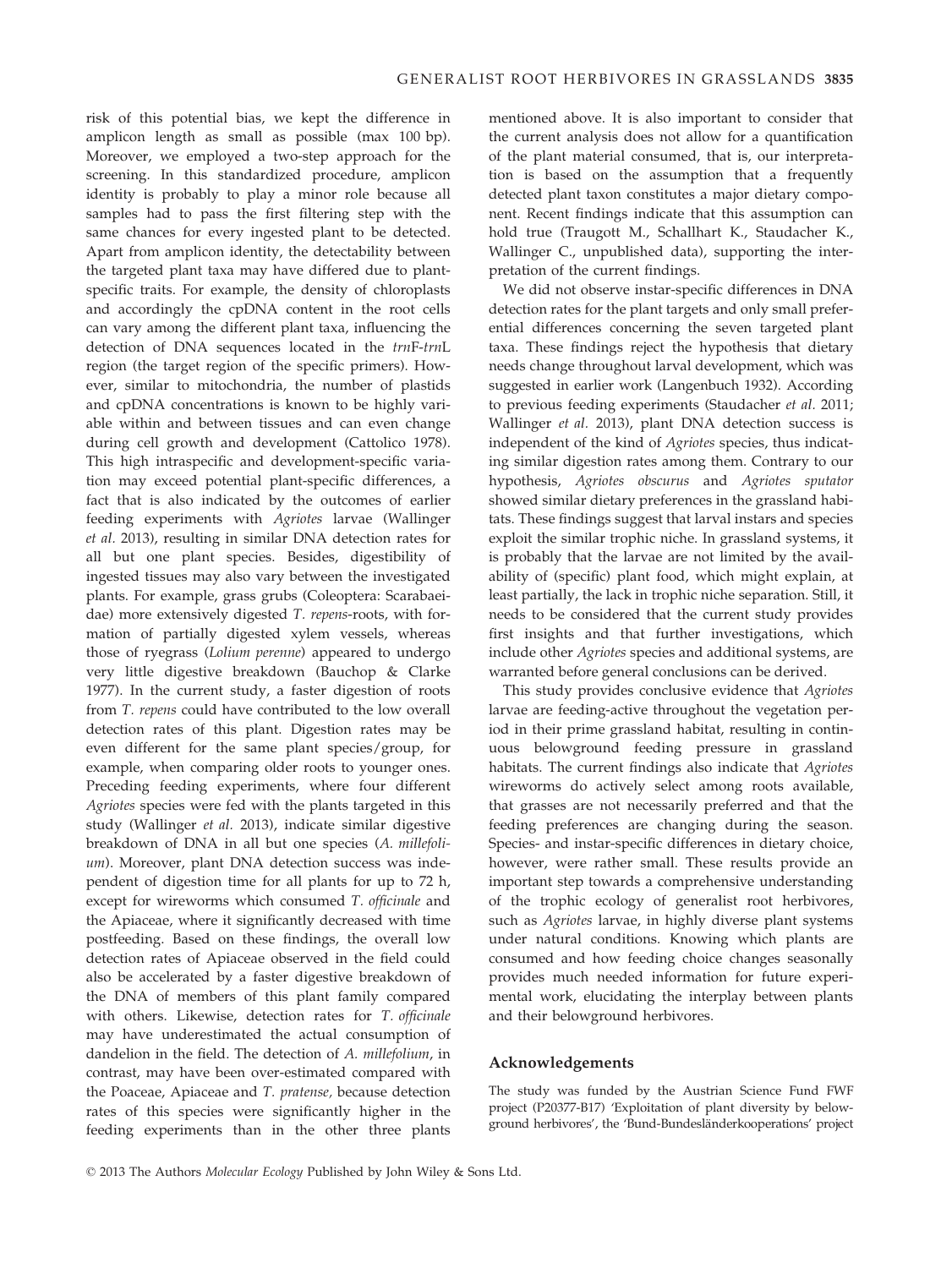(BBK: 1448), and the 'For women in Science' prize awarded to CW by the UNESCO and L'Oreal. We thank the farmers for providing access to their grasslands. We are very grateful to all the students and numerous colleagues of the institute supporting fieldwork. Daniela Sint, two anonymous referees and the editor deserve thanks for valuable discussion and comments on the manuscript.

#### References

- Bagheri M, Nematollahi M (2007) Reaction of ten commercial potato cultivars to wireworms and influence of type and amount of tuber's sugars on infestation rate. Seed and Plant Improvement Journal, 22, 503–512.
- Barbosa P (1993) Lepidopteran foraging on plants in agroecosystems: constraints and consequences. In: Caterpillars:Ecological and Evolutionary Constraints on Foraging (eds Stamp N & Casey T), pp. 523–566. Chapman and Hall, New York City, New York.
- Bauchop T, Clarke R (1977) Degree of plant root digestion by the larva of the beetle, Costelytra zealandica. Journal of Insect Physiology, 23, 65–71.
- Behmer S (2009) Insect herbivore nutrient regulation. Annual Review of Entomology, 54, 165–187.
- Benefer C, van Herk W, Ellis J et al. (2012) The molecular identification and genetic diversity of economically important wireworm species (Coleoptera: Elateriade) in Canada. Journal of Pest Science 86, 19–27.
- Bernays E, Minkenberg O (1997) Insect herbivores: different reasons for being a generalist. Ecology, 78, 1157–1169.
- Bever J (1994) Feeback between plants and their soil communities in an old field community. Ecology, 75, 1965–1977.
- Boval M, Dixon R (2012) The importance of grasslands for animal production and other functions: a review on management and methodological progress in the tropics. Animal, 6, 748–762.
- Braun-Blanquet J (1964) Pflanzensoziologie. Springer press, Wien.
- Brown V, Gange A (1990) Insect herbivory below ground. Advances in Ecological Research, 20, 1–58.
- Cattolico R (1978) Variation in plastid number: effect of chloroplast and nuclear DNA complement in the unicellular alga Olisthodiscus luteus. Plant Physiology 62, 558–562.
- Chaton P, Liegeois M, Meyran J, Ravanel P, Tissut M (2003) Feeding behaviour as a limiting step in insecticide absorption for the wireworm Agriotes sp. (Coleoptera: Elateridae). Pesticide Biochemistry and Physiology, 77, 106–114.
- De Deyn G, Raaijmakers C, Zoomer H et al. (2003) Soil invertebrate fauna enhances grassland succession and diversity. Nature, 422, 711–713.
- Deagle B, Eveson J, Jarman S (2006) Quantification of damage in DNA recovered from highly degraded samples - a case study on DNA in faeces. Frontiers in Zoology, 3, 11.
- Doane JF, Lee YW, Klingler J, Wescott ND (1975) The orientation response of Ctenicera destructor and other wireworms (Coleoptera: Elateridae) to germinating grain and carbon dioxide. Canadian Entomologist, 107, 1233–1252.
- Frank D, Pontes A, Maine E et al. (2010) Grassland root communities: species distributions and how they are linked to aboveground abundance. Ecology, 91, 3201–3209.
- Franzke A, Unsicker S, Specht J, Köhler G, Weisser W (2010) Being a generalist herbivore in a diverse world: how do diets

from different grasslands influence food plant selection and fitness of the grasshopper Chorthippus parallelus? Ecological Entomology, 35, 126–138.

- Gottlieb O (1983) Ecogeographical Phytochemistry: a novel approach to the study of plant evolution and dispersion. Naturwissenschaften, 70, 119–126.
- Griffiths D (1974) Susceptibility of plants to attack by wireworms (Agriotes spp.). Annals of Applied Biology, 78, 7–13.
- Hemerik L, Gort G, Brussaard L (2003) Food preference of wireworms analyzed with multinomial logit models. Journal of insect behavior, 16, 647–665.
- Hill D (1987) Agricultural Insect Pests of Temperate Regions and Their Control. Cambridge University Press, Cambridge.
- Hiltpold I, Turlings T (2012) Manipulation of chemically mediated interactions in agricultural soils to enhance the control of crop pests and to improve crop yield. Journal of Chemical Ecology, 38, 641–650.
- Hunter M (2001) Out of sight, out of mind: the impacts on root feeding insects in natural and managed systems. Agricultural and Forest Entomology, 3, 3–9.
- Jeffries M, Lawton J (1984) Enemy free space and the structure of ecological communities. Biological Journal of the Linnean Society, 23, 269–286.
- Johnson S, Gregory P (2006) Chemically-mediated host-plant location and selection by root-feeding insects. Physiological Entomology, 31, 1–13.
- Johnson S, Murray P (2008) Root Feeders and Ecosystem Perspective. Cromwell Press, Trowbridge.
- Johnson S, Nielsen U (2012) Foraging in the dark Chemically mediated host plant location by belowground insect herbivores. Journal of Chemical Ecology, 38, 604–614.
- Jones F, Jones M (1984) Pests of Field Crops, 3rd edn. Edward Arnold, London.
- Kabanov V (1975) Ueber Vorkommen und Entwicklung von Agriotes lineatus (Coleoptera, Elateridae) im europaeischen Teil der UDSSR. Pedobiologia, 15, 98–105.
- Karban R (1992) Plant variation: its effects on populations of herbivorous insects. In: Plant Resistance to Herbivores and Pathogens: Ecology, Evolution, and Genetics (eds Fritz R & Simms E), pp. 194–215. University of Chicago Press, Chicago, Illinois.
- Kessler A, Baldwin I (2002) Plant responses to insect herbivory: the emerging molecular analysis. Annual Review of Plant Biology, 53, 299–328.
- King R, Read D, Traugott M, Symondson W (2008) Molecular analysis of predation: a review of best practice for DNA-based approaches. Molecular Ecology, 17, 947–963.
- Kutschera L, Lichtenegger E (1992) Wurzelatlas Mitteleuropäischer Grünlandpflanzen, 1st edn. Gustav Fischer, Stuttgart, New York.
- Langenbuch R (1932) Beitrage zur Kenntnis der Biologie von Agriotes lineatus L. und 515 Agriotes obscurus L. Zeitschrift für angewandte Entomologie, 19, 278–300.
- Manly B (1994) Multivariate Statistical Methods. A Primer Chapman & Hall, London.
- Mattson W (1980) Herbivory in relation to plant nitrogen content. Annual Review of Ecology and Systematics, 11, 119-161.
- Miles H (1945) Wireworms and food production. Nature, 155, 136–138.
- Mody K, Unsicker S, Linsenmair K (2007) Fitness related dietmixing by intraspecific host-plant-switching of specialist insect herbivores. Ecology, 88, 1012–1020.